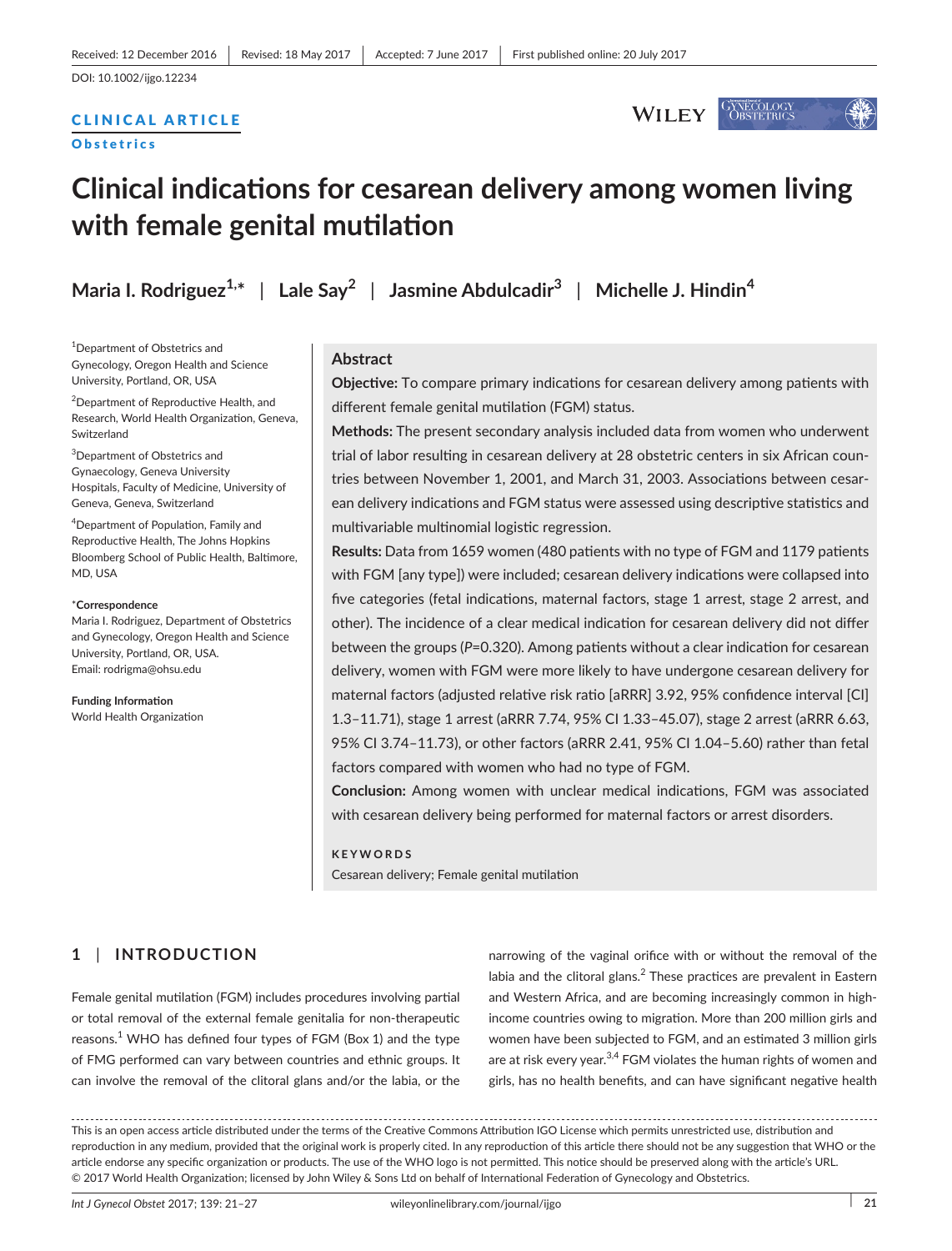outcomes. $1$  Evidence-based guidance to minimize the health consequences of FGM is essential for healthcare providers.<sup>5</sup>

The impact of FGM on obstetric outcomes has been investigated.<sup>2,6–10</sup> Compared with women without FGM, evidence suggests that women living with FGM have an increased risk of cesarean delivery, postpartum hemorrhage, episiotomy, extended maternal hospital admission, infant resuscitation, and inpatient perinatal death. $8,11-13$ The mechanisms of association between FGM and an increased risk for cesarean delivery are unknown, but it has been suggested that this is due to varying amounts of scar tissue.<sup>2,8</sup> Scar tissue can restrict the vaginal opening but can also cause extensive vaginal and vulvar stenosis, resulting in differing degrees of obstructed labor.<sup>2,6,8</sup> Scarring can result from FGM itself, or from prior difficult deliveries. FGM has been reported to be associated with difficult deliveries and fetal distress, which can also contribute to increased rates of cesarean delivery.2,14

It is also possible that FGM can limit the ability of providers to conduct pelvic exams to assess the safety and feasibility of alternatives to cesarean delivery, such as operative vaginal delivery (forceps or vacuum) or assisted vaginal delivery of a breech fetus. If providers are unable or unwilling to attempt operative vaginal deliveries or breech vaginal deliveries in women with FGM, this could contribute to increased cesarean delivery rates. $2$  It is also possible that providers could have a lower threshold for performing a cesarean delivery in women with FGM owing to concerns about increased risks of complications and lack of evidence to inform clinical decision making. Although several theories exist regarding potential reasons for increased cesarean delivery rates, the indications for cesarean delivery in this population have not been well described or studied previously.

An improved understanding of the reasons for cesarean delivery could help guide obstetric care for women living with FGM, and potentially reduce unnecessary cesarean deliveries. The aim of the present study was to assess whether a clear medical indication was given for cesarean delivery, and to analyze the clinical indications for cesarean delivery based on FGM status. It was hypothesized that any type of FGM would be associated with an increased risk of an unclear medical indication for cesarean delivery.

### **2** | **MATERIALS AND METHODS**

The present study was a secondary analysis of a WHO multicenter prospective cohort study $8$  examining obstetric outcomes in women in six countries based on different FGM status. Women with singleton pregnancies presenting for delivery at 28 obstetric centers from Burkina Faso, Ghana, Kenya, Nigeria, Senegal, and Sudan between November 1, 2001, and March 31, 2003, were screened for study eligibility. In the parent study, women presenting for an elective cesarean delivery or who were in advanced labor (unable to complete a pelvic exam to determine FGM status prior to delivery) were not eligible. In the present analysis, only patients who had cesarean deliveries were included.

Initial obstetric and medical history data were collected, a physical examination was performed by a trained midwife to determine FGM

#### Box 1 WHO classification of female genital mutilation.

#### Type I: Partial or total removal of the clitoris<sup>a</sup> and/or the prepuce (clitoridectomy)

Type Ia: Removal of the clitoral hood or prepuce only.

- Type Ib: Removal of the clitoris<sup>a</sup> with the prepuce.
- Type II: Partial or total removal of the clitoris<sup>a</sup> and the labia minora, with or without excision of the labia majora (excision)
- Type IIa: Removal of the labia minora only.
- Type IIb: Partial or total removal of the clitoris<sup>a</sup> and the labia minora.
- Type IIc: Partial or total removal of the clitoris<sup>a</sup>, the labia minora, and the labia majora.
- Type III: Narrowing of the vaginal orifice with creation of a covering seal by cutting and apposition the labia minora and/or the labia majora, with or without excision of the clitoris (infibulation)
- Type IIIa: Removal and apposition of the labia minora.
- Type IIIb: Removal and apposition of the labia majora.
- Type IV: Unclassified
- All other harmful procedures to the female genitalia for nonmedical purposes, for example, pricking, piercing, incising, scraping, and cauterization.

<sup>a</sup>When total removal of the clitoris is reported, it refers to the total removal of the glans of the clitoris.

status and type (Box 1), and patients and neonates were monitored until hospital discharge. Institutional review boards at all participating hospitals and the WHO Secretariat Committee on Research Involving Human Subjects approved the study.

Previous studies<sup>8,15</sup> have reported different maternal and neonatal obstetric outcomes and estimated healthcare system costs. The focus of the present sub-analysis was associations between clinical indications for cesarean delivery and FGM status.

Indications for cesarean deliveries were organized into five categories; maternal factors, fetal indications, labor arrest stage 1, labor arrest stage 2, and other. Arrest stage 1 was defined as arrest of cervical dilation prior to achieving full dilation and arrest stage 2 was defined as failure of vaginal delivery after reaching 10-cm dilation. Indications were then coded by whether the reason given for the cesarean delivery was a commonly report reason for a surgical delivery.<sup>16</sup> If the reviewing obstetricians (M.I.R. and J.A.) understood the indication given, and the reason was an established indication for operative delivery, $16,17$  it was coded as "a clear medical indication" for cesarean delivery. Otherwise, the cesarean delivery was coded as an "unclear indication." The classification of indications into the developed categories was reviewed by an independent group of obstetricians not affiliated with the present study.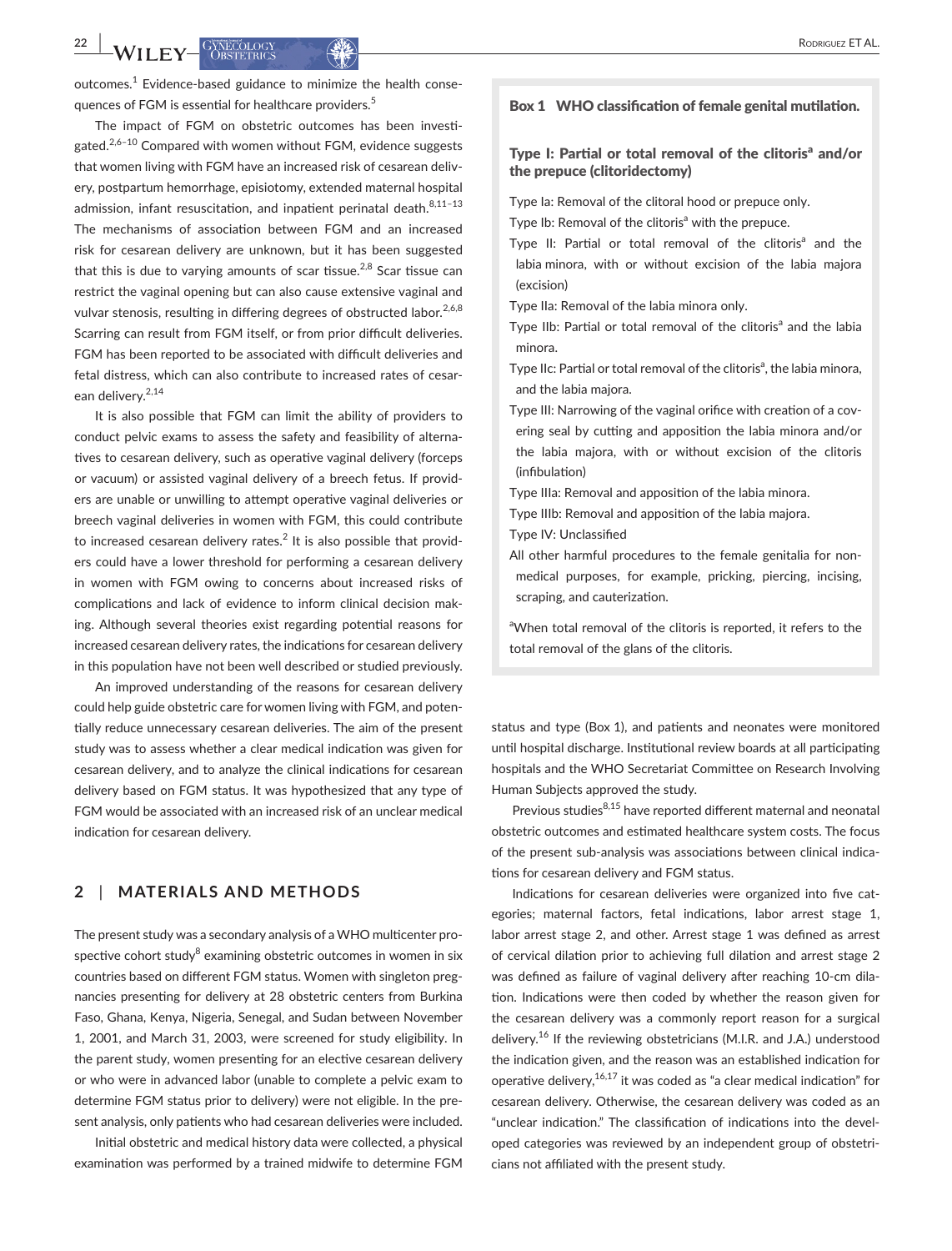Descriptive statistics and multinomial logistic regression were used to explore associations between FGM status and indications for cesarean delivery; the data were stratified by whether a clear medical indication for cesarean delivery was provided. Women with any type of FGM were compared with women without FGM using multivariable multinomial logistic regression stratified by whether or not the cesarean delivery was classified as medically necessary. Model covariates included parity, age, urban location, socioeconomic status, and education. Owing to the data being clustered in the six countries, robust standard errors were used to account for clustering.<sup>18</sup> Statistical analyses were conducted using Stata version 14 (Stata Corp LP, College Station, TX, USA) and variables were compared using the  $\chi^2$  test and the Student *t* test, as appropriate.

# **3** | **RESULTS**

The present study included 1659 women, including 480 who had not undergone FGM, and 1179 who had any type of FGM (Table 1). There were a further three patients living with FGM who underwent cesarean delivery but cesarean-indication data were not available for these patients. The level of education and the country of residence differed significantly when stratified by FGM status.

The frequency of verbatim indications given by healthcare providers for cesarean deliveries, how these indications were classified, and whether these were classified as clear medical indications were collated (Table 2). Indication data were missing for 3 (0.2%) patients. There were 66 different primary indications for cesarean delivery recorded; the most commonly recorded factors were any type of labor arrest and fetal factors.

Among patients with no type of FGM, 382 (79.6%) cesarean deliveries had a clear medical indication recorded; this did not differ significantly from the 912 (77.4%) patients with any type of FGM (*P*=0.320).

The results of the bivariate and multivariable models were similar so only the multivariable model was included in the present manuscript. Among women with unclear indications for cesarean delivery, women living with FGM had an increased risk of undergoing cesarean delivery for maternal factors (adjusted relative risk ratio [aRRR] 3.92, 95% confidence interval [CI] 1.30–11.71), stage 1 arrest (aRRR 7.74, 95% CI 1.33–45.07), stage 2 arrest (aRRR 6.63, 95% CI 3.74–11.73), and other (aRRR 2.41, 95% CI 1.04–5.60) factors rather than fetal factors compared with patients without FGM (Table 3). By contrast, among women who had clear medical indications for cesarean delivery, no associations were observed between indication category and FGM status. Among women living with type 3 FGM, a trend towards increased risk on nonfetal indication categories was observed but, owing to the limited sample size, all FGM types were combined (data not shown).

# **4** | **DISCUSSION**

Many studies have described increased cesarean delivery rates among women living with FGM; however, little evidence exists to explain the

 **RODRIGUEZ ET AL.** 23

**TABLE 1** Demographic and pregnancy characteristics (n=1659).<sup>a</sup>

| <b>Variable</b>                                                      | <b>Patients</b><br>without<br>FGM (n=480) | <b>Patients</b><br>with any<br>form of FGM<br>$(n=1179)$ | All patients<br>$(n=1659)$ |  |  |  |
|----------------------------------------------------------------------|-------------------------------------------|----------------------------------------------------------|----------------------------|--|--|--|
| Age, y                                                               | 25.1                                      | 26.9                                                     | 26.4                       |  |  |  |
| Country <sup>b</sup>                                                 |                                           |                                                          |                            |  |  |  |
| <b>Burkina Faso</b>                                                  | 56 (11.7)                                 | 192 (16.3)                                               | 248 (14.9)                 |  |  |  |
| Ghana                                                                | 134 (27.9)                                | 94 (8.0)                                                 | 228 (13.7)                 |  |  |  |
| Kenya                                                                | 24(5.0)                                   | 356 (30.2)                                               | 390 (23.5)                 |  |  |  |
| Nigeria                                                              | 164 (34.2)                                | 157 (13.3)                                               | 321 (19.3)                 |  |  |  |
| Senegal                                                              | 38 (7.9)                                  | 110 (9.3)                                                | 148 (8.9)                  |  |  |  |
| Sudan                                                                | 54 (11.3)                                 | 270 (22.9)                                               | 324 (19.5)                 |  |  |  |
| Rural<br>Residence                                                   | 282 (58.8)                                | 561 (47.6)                                               | 843 (50.8)                 |  |  |  |
| Education <sup>b</sup>                                               |                                           |                                                          |                            |  |  |  |
| No education                                                         | 159 (33.1)                                | 321 (27.2)                                               | 480 (28.9)                 |  |  |  |
| Non-formal                                                           | 27(5.6)                                   | 126 (10.7)                                               | 153 (9.2)                  |  |  |  |
| Primary                                                              | 134 (27.9)                                | 267 (22.6)                                               | 401 (24.2)                 |  |  |  |
| Secondary                                                            | 133 (27.7)                                | 329 (27.9)                                               | 462 (27.8)                 |  |  |  |
| Tertiary                                                             | 27(5.6)                                   | 136 (11.5)                                               | 163 (9.8)                  |  |  |  |
| Socioeconomic status                                                 |                                           |                                                          |                            |  |  |  |
| Low                                                                  | 188 (39.2)                                | 412 (34.9)                                               | 600 (36.2)                 |  |  |  |
| Medium                                                               | 278 (57.9)                                | 718 (60.9)                                               | 996 (60.0)                 |  |  |  |
| High                                                                 | 14 (2.9)                                  | 49 (4.2)                                                 | 63 (3.8)                   |  |  |  |
| Multiparous                                                          | 250 (52.1)                                | 669 (56.7)                                               | 919 (55.4)                 |  |  |  |
| Clear medical<br>indication for<br>cesarean<br>delivery <sup>c</sup> | 382 (79.6)                                | 912 (77.4)                                               | 1294 (78.0)                |  |  |  |
| Categorization of cesarean delivery indication                       |                                           |                                                          |                            |  |  |  |
| Maternal<br>factors                                                  | 65 (13.5)                                 | 222 (18.8)                                               | 287 (17.3)                 |  |  |  |
| <b>Fetal factors</b>                                                 | 158 (32.9)                                | 344 (29.2)                                               | 502 (30.3)                 |  |  |  |
| Labor arrest<br>stage 1                                              | 51 (10.6)                                 | 391 (33.2)                                               | 151 (9.1)                  |  |  |  |
| Labor arrest<br>stage 2                                              | 159 (33.1)                                | 391 (33.2)                                               | 550 (33.2)                 |  |  |  |
| Other                                                                | 47 (9.8)                                  | 122 (10.3)                                               | 169 (10.2)                 |  |  |  |
|                                                                      |                                           |                                                          |                            |  |  |  |

Abbreviation: FGM, female genital mutilation.

<sup>a</sup>Values are given as mean or number (percentage).

b *P*<0.001.

c *P*=0.320.

mechanisms that contribute to these increases. The findings of the present study suggest that among women with an unclear medical indication for cesarean delivery, women living with FGM are significantly more likely to have a cesarean delivery owing to a maternal factor or arrest disorder.

There were limitations to the present study that should be considered when interpreting the findings. The study did not include women who had scheduled cesarean deliveries, only those who had a trial of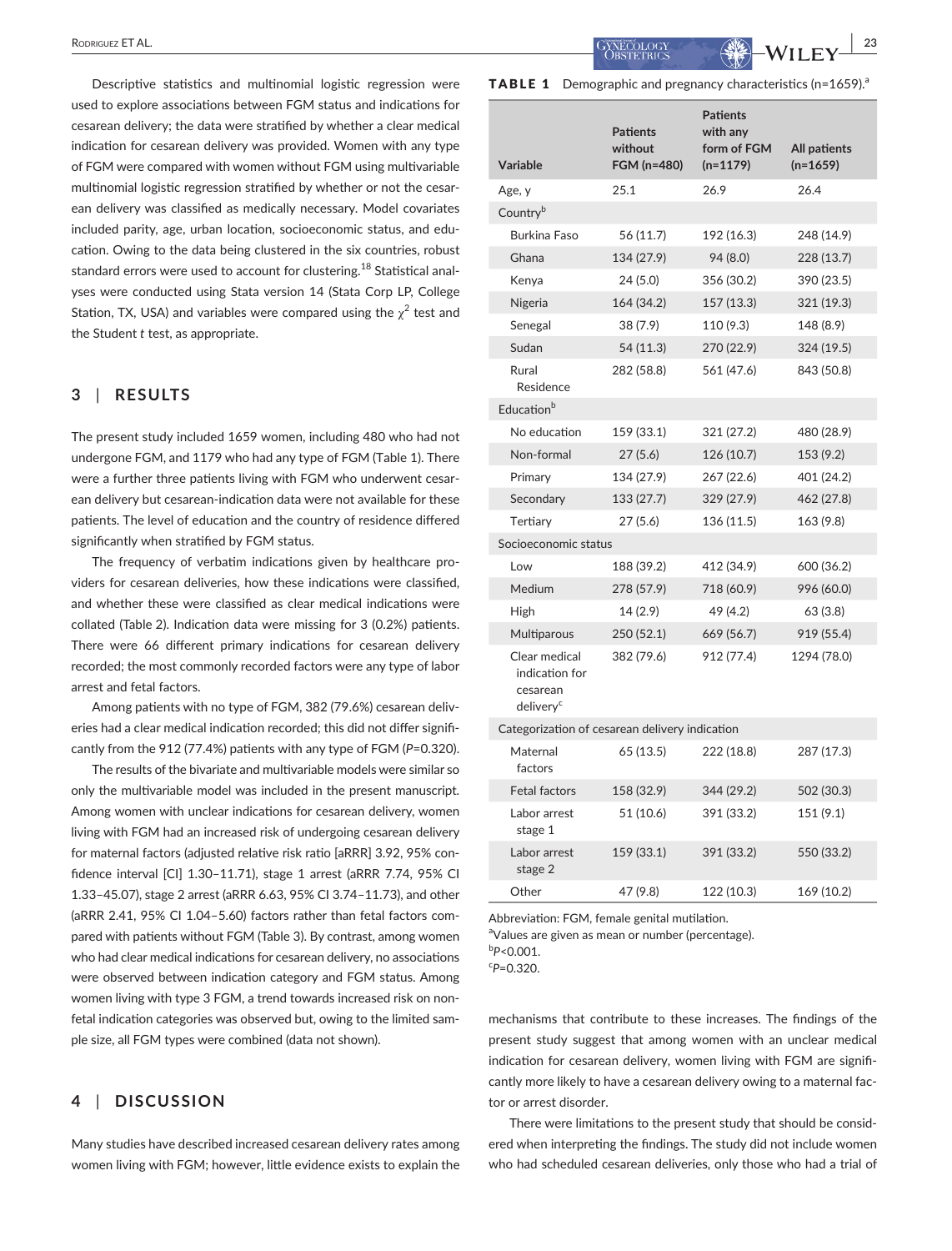**24 | <b>A**/**II EX** | GANECOLOGY | **A**<sup>2</sup> | **A**<sup>2</sup> | **A**<sup>2</sup> | **A**<sup>2</sup> | **C**<sub>2</sub> | **A**<sup>2</sup> | **A**<sup>2</sup> | **A**<sup>2</sup> | **A**<sup>2</sup> | **A**<sup>2</sup> | **A**<sup>2</sup> | **A**<sup>2</sup> | **A**<sup>2</sup> | **A**<sup>2</sup> | **A**<sup>2</sup> | **A**<sup>2</sup> | **A**<sup>2</sup> | **A**<sup>2</sup> | **A**<sup>2</sup> | **A**<sup>2</sup> | **A**<sup>2</sup>

#### TABLE 2 Indications for cesarean delivery. TABLE 2 (Continued)

| Category of indication and specific      | <b>Clear medical</b><br>indication for<br>cesarean<br>delivery |                    |
|------------------------------------------|----------------------------------------------------------------|--------------------|
| indication for cesarean delivery         | provided?                                                      | Value <sup>a</sup> |
| Maternal factors                         |                                                                | 287 (17.3)         |
| Uterine prolapse                         | No                                                             | 133                |
| Ruptured uterus                          | Yes                                                            | 29                 |
| Pregnancy-induced hypertension           | No                                                             | 24                 |
| Pre-eclampsia/toxemia                    | <b>No</b>                                                      | 21                 |
| Hypertension                             | <b>No</b>                                                      | 19                 |
| Imminent eclampsia                       | Yes                                                            | 17                 |
| Intrapartum hemorrhage                   | Yes                                                            | 15                 |
| Intrapartum eclampsia                    | Yes                                                            | 11                 |
| To save mother's life                    | Yes                                                            | 10                 |
| Failure to progress/Maternal<br>distress | Yes                                                            | 4                  |
| Amniotic infection                       | No                                                             | 3                  |
| Toxemia                                  | No                                                             | 1                  |
| Fetal factors                            |                                                                | 502 (30.5)         |
| <b>Fetal distress</b>                    | Yes                                                            | 303                |
| <b>Breech presentation</b>               | Yes                                                            | 56                 |
| Malpresentation                          | Yes                                                            | 33                 |
| Cord prolapse                            | Yes                                                            | 29                 |
| Transverse lie                           | Yes                                                            | 25                 |
| Big baby (large baby)                    | Yes                                                            | 13                 |
| Face presentation                        | <b>No</b>                                                      | 13                 |
| Fetal macrosomia                         | Yes                                                            | 9                  |
| Arm prolapse                             | <b>No</b>                                                      | 8                  |
| Brow presentation                        | Yes                                                            | 5                  |
| Hydrocephalus                            | Yes                                                            | 3                  |
| Uterine hypercontractility               | Yes                                                            | $\overline{2}$     |
| Retained second twin                     | Yes                                                            | 2                  |
| Sizeable fetus                           | No                                                             | 1                  |
| Labor arrest Stage 1                     |                                                                | 103 (6.2)          |
| <b>Failed induction</b>                  | Yes                                                            | 57                 |
| Cervical dystocia                        | Yes                                                            | 29                 |
| Failure of dilation                      | Yes                                                            | 8                  |
| Cervical diaphragm                       | N <sub>o</sub>                                                 | 6                  |
| Delayed first stage                      | Yes                                                            | $\mathbf{1}$       |
| Pinhole cervix                           | No                                                             | 1                  |
| <b>Dilation</b>                          | No                                                             | $\mathbf{1}$       |
| Labor arrest Stage 2                     |                                                                | 550 (33.1)         |
| <b>Positional CPD</b>                    | Yes                                                            | 203                |
| Obstructed labor                         | Yes                                                            | 99                 |
| Contracted pelvis                        | Yes                                                            | 69                 |
| Prolonged labor                          | Yes                                                            | 55                 |
| Fetopelvic disproportion                 | Yes                                                            | 48                 |
|                                          |                                                                | (Continues)        |

| Category of indication and specific       | <b>Clear medical</b><br>indication for<br>cesarean<br>delivery |                    |
|-------------------------------------------|----------------------------------------------------------------|--------------------|
| indication for cesarean delivery          | provided?                                                      | Value <sup>a</sup> |
| Small pelvis                              | No                                                             | 39                 |
| Obstructed prolonged parturition          | Yes                                                            | 9                  |
| Delayed second stage                      | Yes                                                            | 8                  |
| Vaginal stenosis                          | Yes                                                            | 8                  |
| Atonic uterus                             | Yes                                                            | 8                  |
| Failure to progress                       | Yes                                                            | 3                  |
| Prolonged 2nd stage                       | Yes                                                            | $\mathbf{1}$       |
| Other                                     |                                                                | 215 (12.9)         |
| Failure to progress in trial of scar      | Yes                                                            | 45                 |
| Abruptio placenta                         | Yes                                                            | 36                 |
| Placenta previa                           | Yes                                                            | 28                 |
| Previous cesarean delivery                | Yes                                                            | 19                 |
| Premature rupture of membranes            | <b>No</b>                                                      | 18                 |
| High head                                 | <b>No</b>                                                      | 18                 |
| Bad obstetrics history                    | <b>No</b>                                                      | 17                 |
| Vasa previa                               | Yes                                                            | 11                 |
| Couppres <sup>b</sup>                     | No                                                             | 4                  |
| Hematoma placental                        | <b>No</b>                                                      | 3                  |
| Post date                                 | <b>No</b>                                                      | 3                  |
| <b>Bicornuate</b>                         | No                                                             | 3                  |
| Multiple vaginal warts                    | No                                                             | $\mathbf{1}$       |
| Intrauterine growth restriction           | No                                                             | $\overline{2}$     |
| Grand multiple                            | <b>No</b>                                                      | $\mathbf{1}$       |
| Persistent occipito posterior<br>position | <b>No</b>                                                      | $\overline{2}$     |
| Fibroid in pregnancy                      | No                                                             | $\mathbf{1}$       |
| Fetal prematurity                         | No                                                             | $\mathbf{1}$       |
| Meconium stained liquor in<br>previous    | No                                                             | $\mathbf{1}$       |
| Cervical cyst                             | <b>No</b>                                                      | $\mathbf{1}$       |
| Missing data                              |                                                                | 3(0.2)             |
| Total                                     |                                                                | 1662               |

<sup>a</sup>Values are given as number (percentage) or number.

b"Couppres" was the indication provided in the original hostpial data; no definition was available.

labor. It is possible that, at some sites, women with the most extensive FGM are advised to have a scheduled cesarean; this would bias the results of the present study toward the null hypothesis. Further, the distinction between clear and unclear medical indications was not based on a validated measure, but expert opinion. To address this limitation, a sensitivity analysis for the most common indication that was unclear was conducted, and the magnitude and significance of the findings persisted (data not shown). Additionally, the indication categories for cesarean deliveries were not based on a validated measure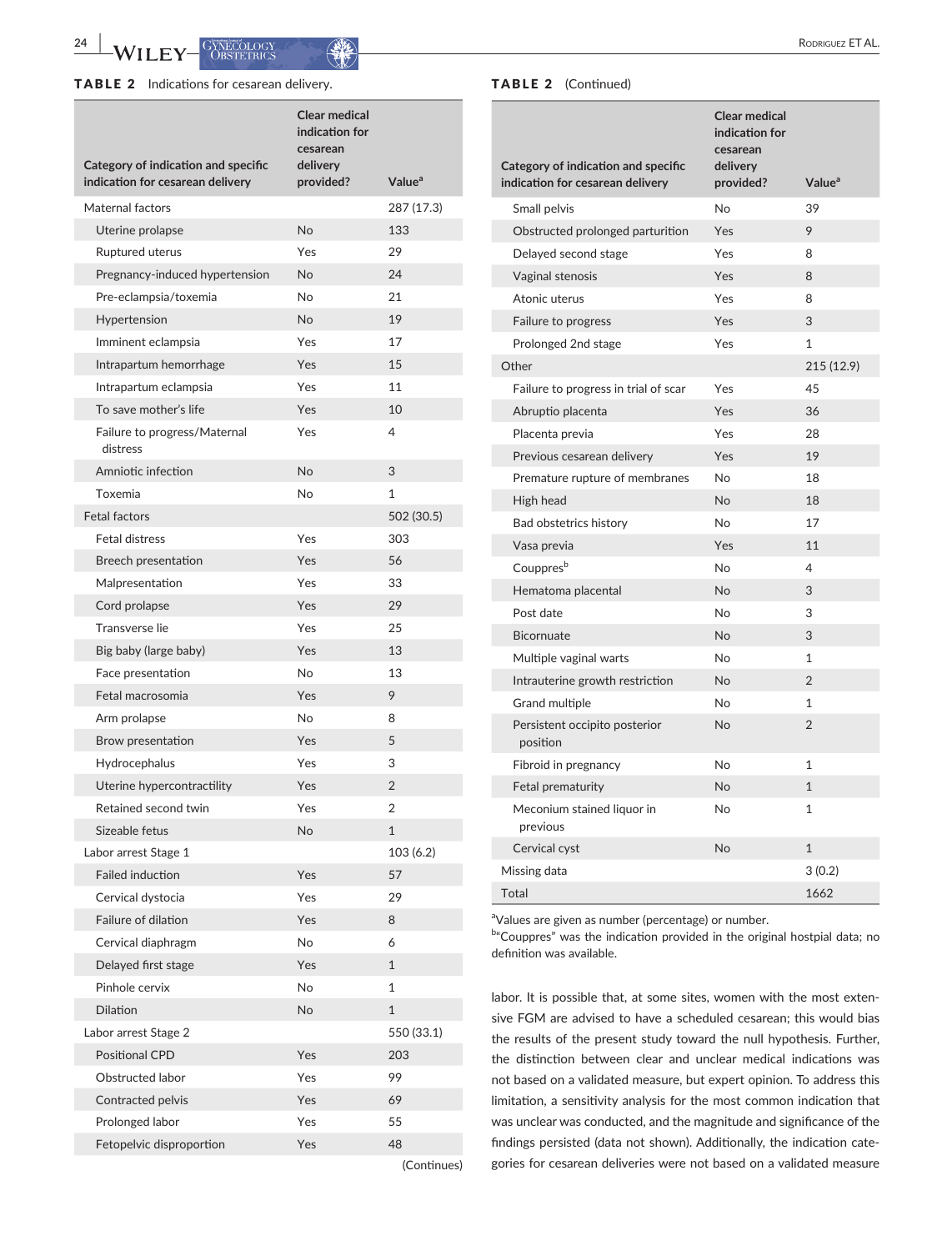**RODRIGUEZ ET AL.** 25

**TABLE 3** Multinomial logistic regression of relative risk ratios of cesarean delivery indication categories (n=1659).<sup>a</sup>

| Variable                                         | Maternal versus fetal<br>factors (ref) | Stage 1 arrest versus fetal<br>factors (ref) | Stage 2 arrest versus fetal<br>factors (ref) | Other versus fetal<br>factors (ref) |  |  |  |
|--------------------------------------------------|----------------------------------------|----------------------------------------------|----------------------------------------------|-------------------------------------|--|--|--|
| Unclear medical indication for cesarean delivery |                                        |                                              |                                              |                                     |  |  |  |
| <b>FGM</b> status                                |                                        |                                              |                                              |                                     |  |  |  |
| Patients without FGM                             | 1.00                                   | 1.00                                         | 1.00                                         | 1.00                                |  |  |  |
| Patients with any type of<br><b>FGM</b>          | $3.92(1.31 - 11.71)$                   | $7.74(1.33 - 45.07)$                         | $6.63(3.74 - 11.73)$                         | $2.41(1.04 - 5.60)$                 |  |  |  |
| Obstetric characteristics                        |                                        |                                              |                                              |                                     |  |  |  |
| Nulliparous                                      | 1.00                                   | 1.00                                         | 1.00                                         | 1.00                                |  |  |  |
| Multiparous                                      | $1.27(0.73 - 2.20)$                    | $1.27(0.73 - 2.20)$                          | $1.14(0.41 - 3.15)$                          | $1.30(0.68 - 2.47)$                 |  |  |  |
| Demographic characteristics                      |                                        |                                              |                                              |                                     |  |  |  |
| Age, y                                           | $0.98(0.93 - 1.02)$                    | $0.93(0.85 - 1.03)$                          | $0.85(0.80 - 0.90)$                          | $1.01(0.92 - 1.11)$                 |  |  |  |
| Education (vs none)                              | $2.30(1.48-3.57)$                      | $2.29(1.48 - 3.56)$                          | $1.06(0.67 - 1.66)$                          | $1.43(0.95 - 2.15)$                 |  |  |  |
| Socioeconomic status (vs low)                    | $0.42(0.09 - 1.77)$                    | $0.41(0.01 - 1.77)$                          | $0.40(0.67 - 1.66)$                          | $0.33(0.07 - 1.56)$                 |  |  |  |
| Rural residence (vs urban)                       | $1.37(0.33 - 5.77)$                    | $0.73(0.15 - 3.67)$                          | $1.30(0.36 - 4.70)$                          | $0.81(0.29 - 2.26)$                 |  |  |  |
| Clear medical indication for cesarean delivery   |                                        |                                              |                                              |                                     |  |  |  |
| <b>FGM</b> status                                |                                        |                                              |                                              |                                     |  |  |  |
| Patients without FGM                             | 1.00                                   | 1.00                                         | 1.00                                         | 1.00                                |  |  |  |
| Patients with any type of<br><b>FGM</b>          | $1.46(0.75 - 2.81)$                    | $0.71(0.39 - 1.32)$                          | $1.00(0.59 - 1.72)$                          | $1.15(0.70 - 1.89)$                 |  |  |  |
| Obstetric characteristics                        |                                        |                                              |                                              |                                     |  |  |  |
| Nulliparous                                      | 1.00                                   | 1.00                                         | 1.00                                         | 1.00                                |  |  |  |
| Multiparous                                      | $1.60(0.48 - 5.27)$                    | $1.32(0.71 - 2.43)$                          | $0.92(0.61 - 1.40)$                          | $4.95(2.85 - 8.59)$                 |  |  |  |
| Demographic characteristics                      |                                        |                                              |                                              |                                     |  |  |  |
| Age, y                                           | $1.01(0.95 - 1.06)$                    | $1.00(0.95 - 1.06)$                          | $0.98(0.94 - 1.02)$                          | $1.00(0.96 - 1.05)$                 |  |  |  |
| Education (vs none)                              | $0.93(0.77 - 1.13)$                    | $0.93(0.77 - 1.13)$                          | $0.72(0.56 - 1.07)$                          | $0.85(0.63 - 1.41)$                 |  |  |  |
| Socioeconomic status (vs low)                    | $1.30(0.74 - 2.27)$                    | $1.30(0.74 - 2.27)$                          | $1.15(0.83 - 1.60)$                          | $0.82(0.46 - 1.45)$                 |  |  |  |
| Rural residence (vs urban)                       | $0.62(0.43 - 0.88)$                    | $0.62(0.43 - 0.88)$                          | $0.78(0.56 - 1.07)$                          | $0.74(0.41 - 1.31)$                 |  |  |  |

Abbreviation: FGM, female genital mutilation.

<sup>a</sup>Values are given as adjusted relative risk ratios (95% confidence intervals).

but instead were based on the primary reason recorded by the surgeon for the cesarean delivery only. A conservative estimate was included of categories pertaining to obstructed labor, by considering fetal malpresentation and macrosomia separately. These factors could also have potentially contributed to stage 1 or stage 2 labor arrests. Multiple factors can contribute to the decision to perform a cesarean delivery and the present study only examined the primary reason given. Despite these limitations, the study had several important strengths. The data used were collected from 28 centers across six African countries and the sample size was, to the best of our knowledge, the largest used to provide information on why women with FGM have cesarean deliveries and important insights into the care of women living with FGM.

Provider practices could explain the results obtained. It is possible that providers have a lower threshold for performing cesarean deliveries in women living with FGM, in particular type 3, out of concern for maternal well-being, a lack of training in how to perform defibulation, and minimal evidence to help guide clinical decision making. An inability to perform a pelvic examination adequately would impact on labor assessment, and this could also influence the threshold for deciding to perform a cesarean delivery for women with FGM. The obstetric care of women living with FGM requires specialized knowledge and skills to minimize morbidity and maximize health outcomes for patients and their children.<sup>5</sup> Currently, FGM is not included in the curriculum of most medical, nursing, midwifery, and public health training programs and recommendations about clinical management, defibulation, and legislation surrounding FGM are not well known. The recently published WHO evidence based guidelines<sup>19</sup> for healthcare providers caring for women living with FGM are expected to support efforts to enhance the training of healthcare providers in these aspects.

Multiple factors beyond the anatomic changes associated with FGM could likely contribute to frequent cesarean deliveries being performed more frequently with reduced indications. The present study included adjustments for socioeconomic status, education, and rural residence, demographic factors that appeared likely to influence the results, and the observed associations persisted. The present study also explored the categorization of unclear and clear medical indications further; this included conducting a sensitivity analysis to determine if prolapse (the most commonly recorded category considered an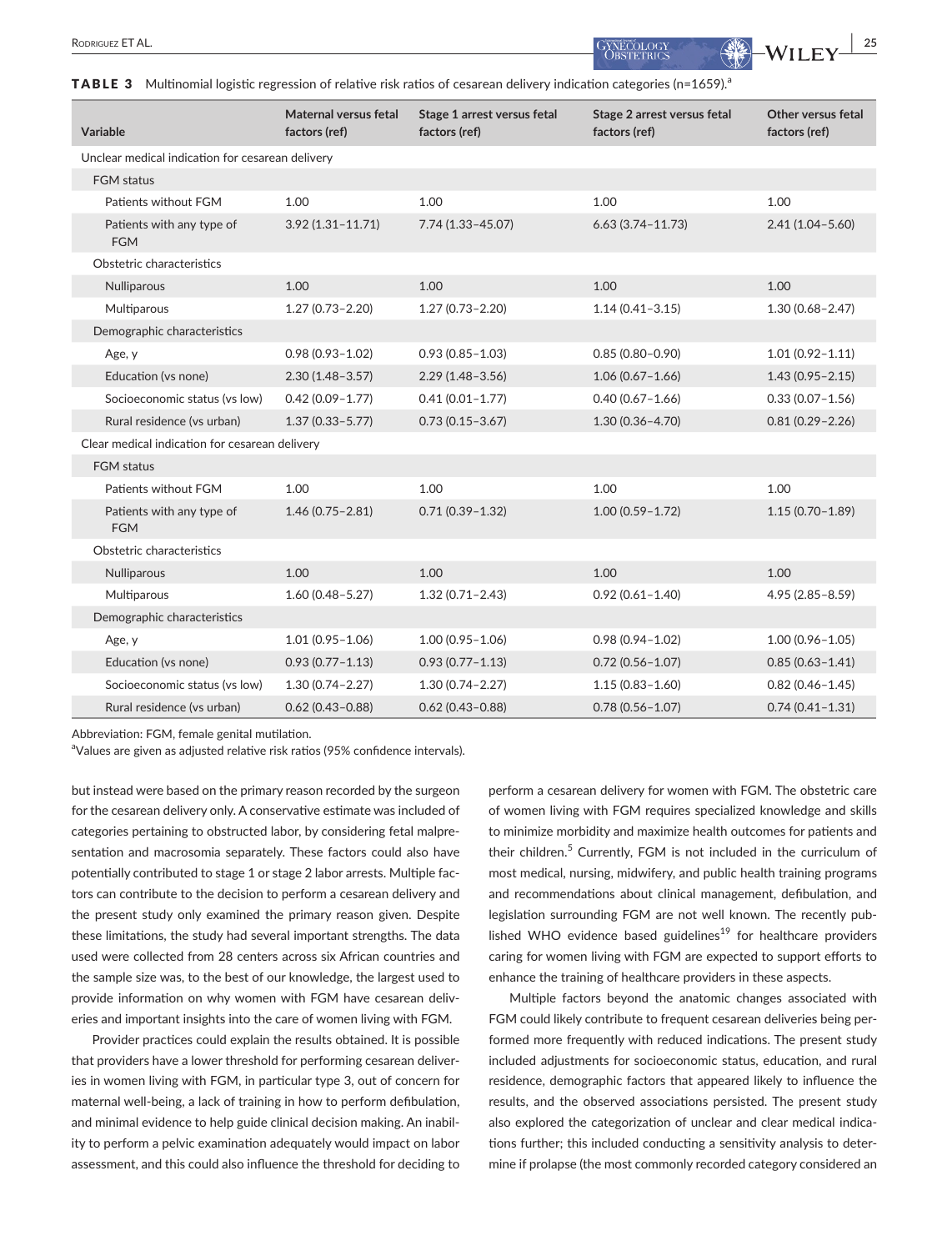**26 |A/II EX.** GANECOLOGY (A)  $\left| \frac{1}{2} \right|$ 

unclear indication) was driving the observed associations; the findings remained the same after omitting patients with uterine prolapse (data not shown).

Other unobserved confounders could partially explain the associations observed. Women living with FGM could present late for delivery care. A mixed-methods study of Somali immigrants in the USA<sup>20</sup> demonstrated that some women with FGM delay seeking medical attention until labor is well advanced out of a concern they will be forced to have a cesarean delivery. The present study did not control for the duration of pregnancy among patients who presented for prenatal care or the timing of defibulation, which could also impact the cesarean delivery rate.

Cesarean delivery is a life-saving intervention for women and neonates when performed for medically indicated reasons.<sup>21</sup> However, it is a major surgery that can be associated with significant morbidity and even mortality.<sup>22</sup> The overall rate of cesarean delivery in the parent study population was low,  $6\%$ <sup>8</sup> and was below the rate at which decreases in maternal and neonatal mortality rates are observed at the population level.<sup>21,23,24</sup> It is possible that even a low rate of elective or scheduled cesarean deliveries could explain these findings; this was a limitation. When the primary indications within the maternal indications category were explored in more detail, approximately one-third of indications were for hypertensive disorders and nearly half were for uterine prolapse, with a smaller proportion of cesarean deliveries indicated for hemorrhage-related emergencies. Hypertensive disorders, individually, are not solely a reason for cesarean delivery and it is likely that secondary factors contributed to cesarean delivery decisions for these patients. An improved understanding of provider decision making regarding delivery could help to reduce unnecessary cesarean deliveries among women living with FGM.

The elimination of FGM is a key focus of the sustainable development goal to achieve gender equality and empower for all women and girls.<sup>25</sup> Ending FGM will take a systematic and intense effort at multiple levels and it is essential that effective policies and interventions to eliminate FGM are identified and implemented. Equally important is the need for health evidence and training to minimize the negative health outcomes for girls and women living with FGM.<sup>5</sup> WHO is working to address this gap in the evidence through new research and guidelines for healthcare providers. Full implementation of evidencebased care and practice guidelines is critical to improving the health of girls and women living with FGM.

The present study provided important information on the reasons patients with FGM have cesarean deliveries, highlighting the need for improved provider training and research to guide the healthcare of women living with FGM. These findings have significant policy and practice implications. Multiple factors at the provider, patient, and system level likely influence the increased risk of potentially unnecessary cesarean deliveries. Further work is needed to understand how women living with FGM are treated during pregnancy and delivery. Scant data exist to guide the medical care of these patients.<sup>5</sup> Evidence is needed to guide the medical care of women living with FGM, in particular training for healthcare providers in the specific healthcare needs of this population. Data to help guide patients and healthcare

providers in both accepting and offering defibulation could help mitigate the obstetric consequences of FGM.

#### **AUTHOR CONTRIBUTIONS**

MIR contributed to the conception of the study and the categorization schema, performed data cleaning, and contributed to writing the manuscript. LS contributed to the conception of the study and writing the manuscript. JA contributed to the development of the categorization schema and writing the manuscript. MJH performed data cleaning, designed and performed the analyses, and contributed to writing the manuscript.

#### **ACKNOWLEDGMENTS**

The present study was funding by the World Health Organization. The views expressed in this document are solely the responsibility of the authors and do not necessarily represent the views of the World Health Organization or its member countries. Armando Seuc assisted in recoding the database, and Doris Chou, Monica Dragoman, and Caron Kim contributed to the review and categorization of cesarean indications.

#### **CONFLICTS OF INTEREST**

The authors have no conflicts of interest.

#### **REFERENCES**

- 1. UNAIDS, UNDP, UNECA, et al. *Eliminating Female Genital Mutilation: An Interagency Statement*. Geneva: World Health Organization; 2008.
- 2. WHO. *A Systematic Review of the Health Complications of Female Genital Mutilation including Sequelae in Childbirth*. Geneva, Switzerland: World Health Organization; 2000.
- 3. UNICEF. Female Genital Mutilation/Cutting: A Statistical Overview and Exp*loration of the Dynamics of Change*. New York City, USA: UNICEF; 2013.
- 4. Female Genital Mutilation/Cutting: Data and Trends Update 2010. 2010. [http://www.prb.org/pdf10/fgm-wallchart2010.pdf.](http://www.prb.org/pdf10/fgm-wallchart2010.pdf) Accessed April 20, 2016.
- 5. Abdulcadir J, Rodriguez MI, Say L. Research gaps in the care of women with Female Genital Mutilation: an analysis. *BJOG*. 2014;122:294–303.
- 6. Berg RC, Underland V. The obstetric consequences of female genital mutilation/cutting: a systematic review and meta-analysis. *Obstet Gynecol Int*. 2013;2013:496564.
- 7. Johnson EB, Reed SD, Hitti J, Batra M. Increased risk of adverse pregnancy outcome among Somali immigrants in Washington state. *Am J Obstet Gynecol*. 2005;193:475–482.
- 8. Banks E, Meirik O, Farley T, Akande O, Bathija H, Ali M. Female genital mutilation and obstetric outcome: WHO collaborative prospective study in six African countries. *Lancet*. 2006;367:1835–1841.
- 9. Chibber R, El-Saleh E, El Harmi J. Female circumcision: obstetrical and psychological sequelae continues unabated in the 21st century. *J Matern Fetal Neonatal Med*. 2011;24:833–836.
- 10. Jones H, Diop N, Askew I, Kabore I. Female genital cutting practices in Burkina Faso and Mali and their negative health outcomes. *Stud Fam Plann*. 1999;30:219–230.
- 11. Berg RC, Odgaard-Jensen J, Fretheim A, Underland V, Vist G. An updated systematic review and meta-analysis of the obstetric consequences of female genital mutilation/cutting. *Obstet Gynecol Int*. 2014;2014:542859.